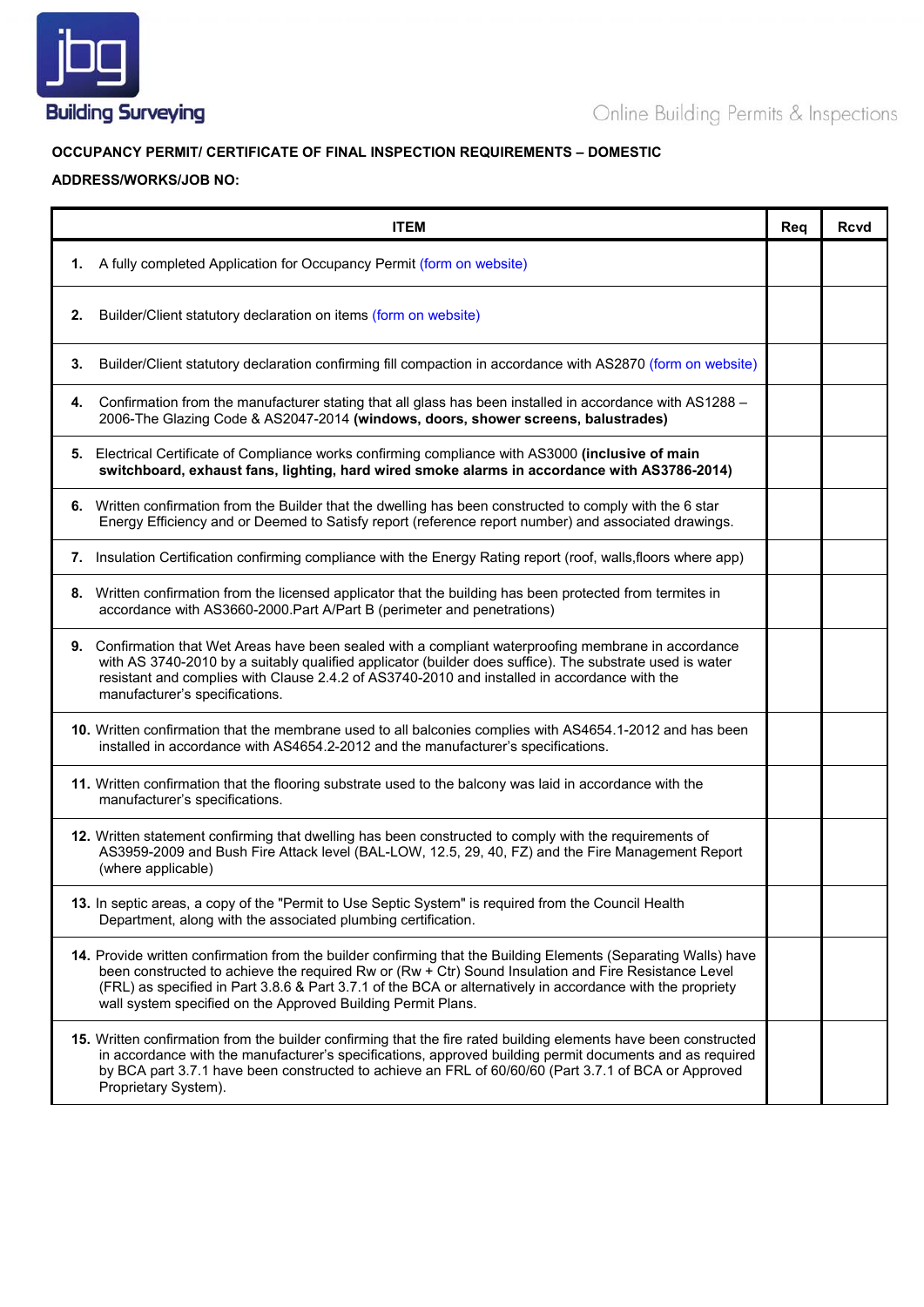| 16. Complete copy of the records for bored piers or pile driving operations (bored piers or screw piles log).                                                                                                                                                                                                                                                                                                                                                                                                                    |  |
|----------------------------------------------------------------------------------------------------------------------------------------------------------------------------------------------------------------------------------------------------------------------------------------------------------------------------------------------------------------------------------------------------------------------------------------------------------------------------------------------------------------------------------|--|
| 17. Written confirmation that Building Permit conditions have been complied with and carried out on site.                                                                                                                                                                                                                                                                                                                                                                                                                        |  |
| 18. Provide a copy of the roof/posi truss computations & layout plans.                                                                                                                                                                                                                                                                                                                                                                                                                                                           |  |
| 19. Records of the Structural Inspections (Certificate of Compliance - Inspection) carried out by consulting<br>Structural Engineer.                                                                                                                                                                                                                                                                                                                                                                                             |  |
| 20. A Re-Inspection is required to rectify the items outstanding from the final inspection.                                                                                                                                                                                                                                                                                                                                                                                                                                      |  |
| 21. Payment of outstanding invoices (invoice attached - where applicable).                                                                                                                                                                                                                                                                                                                                                                                                                                                       |  |
| 22. Payment of additional Inspections (invoice attached).                                                                                                                                                                                                                                                                                                                                                                                                                                                                        |  |
| 23. Updated copy of title and plan of subdivision for consistency of ownership details                                                                                                                                                                                                                                                                                                                                                                                                                                           |  |
| 24. Written confirmation from the builder confirming that the external wall cladding has been constructed in<br>accordance with the manufacturer's specifications, approved building permit documents and as required<br>by BCA part 3.5.3. (P 2.1.1 and P2.2.2 of BCA or Approved Proprietary System). Reference is to be made<br>to the type of cladding. Where there is more than one cladding, the builder is to list all claddings.                                                                                         |  |
| 25. Confirmation that all treads to stairs have been installed with a non-slip finish or a non-slip strip to nosing<br>in accordance with Part 3.9.1 of the National Construction Code.                                                                                                                                                                                                                                                                                                                                          |  |
| 26. Written confirmation that the damp proof membrane complying with AS2904-1995 has been installed in<br>accordance with Clause 4.73 and 12.4.16 of AS3700-2011.                                                                                                                                                                                                                                                                                                                                                                |  |
| 27. Written confirmation that the non-slip product applied to stairs has been carried out in accordance with the<br>manufacturer's specifications to meet the slip-resistance provisions of the BCA 3.9.1.4 and AS4586-2013.                                                                                                                                                                                                                                                                                                     |  |
| 28. Test certificate from a registered testing authority for the non-slip materials and nosings used to all stairs,<br>landings, treads and ramps. Test is to confirm that the product(s) have been tested to AS4586-2013 and<br>provide the P/R slip-resistance classification (including sealers, carpets, etc). Note: All concrete to be<br>tested or sealed with an approved sealer. $\vert$<br>Internal $\Box$<br>External                                                                                                  |  |
| 29. Written confirmation that all the conditions listed on the Planning Permit have been strictly complied with<br>and carried out on site.                                                                                                                                                                                                                                                                                                                                                                                      |  |
| 30. The finished floor level must achieve a minimum 600mm for dwelling & 300mm (outbuilding) above the<br>applicable flood level obtained from the Melbourne Water Australian Height Datum. Note: A licensed Land<br>Surveyor is required to set the floor level in accordance with this requirement. Provide written confirmation<br>from a licensed land surveyor and or builder that this has been achieved prior to the Certificate of Final<br>Inspection or Occupancy Permit being distributed (where subject to flooding) |  |
| 31. Written confirmation that the building works have been set-out as per the building permit approved site<br>plan.                                                                                                                                                                                                                                                                                                                                                                                                             |  |
| 32. Written confirmation that the building has been constructed to the exact level and overall heights as<br>documented on the building permit approved documentation.                                                                                                                                                                                                                                                                                                                                                           |  |
| 33. Written confirmation that the brickwork has been installed in accordance with AS3700-2011 and<br>AS4773.1-2015.                                                                                                                                                                                                                                                                                                                                                                                                              |  |
| 34. Written confirmation that the roof tiles have been installed in accordance with AS2050-2002.                                                                                                                                                                                                                                                                                                                                                                                                                                 |  |
| 35. Written confirmation that the swimming pool/spa plumbing has been installed in accordance with the<br>engineer's design.                                                                                                                                                                                                                                                                                                                                                                                                     |  |